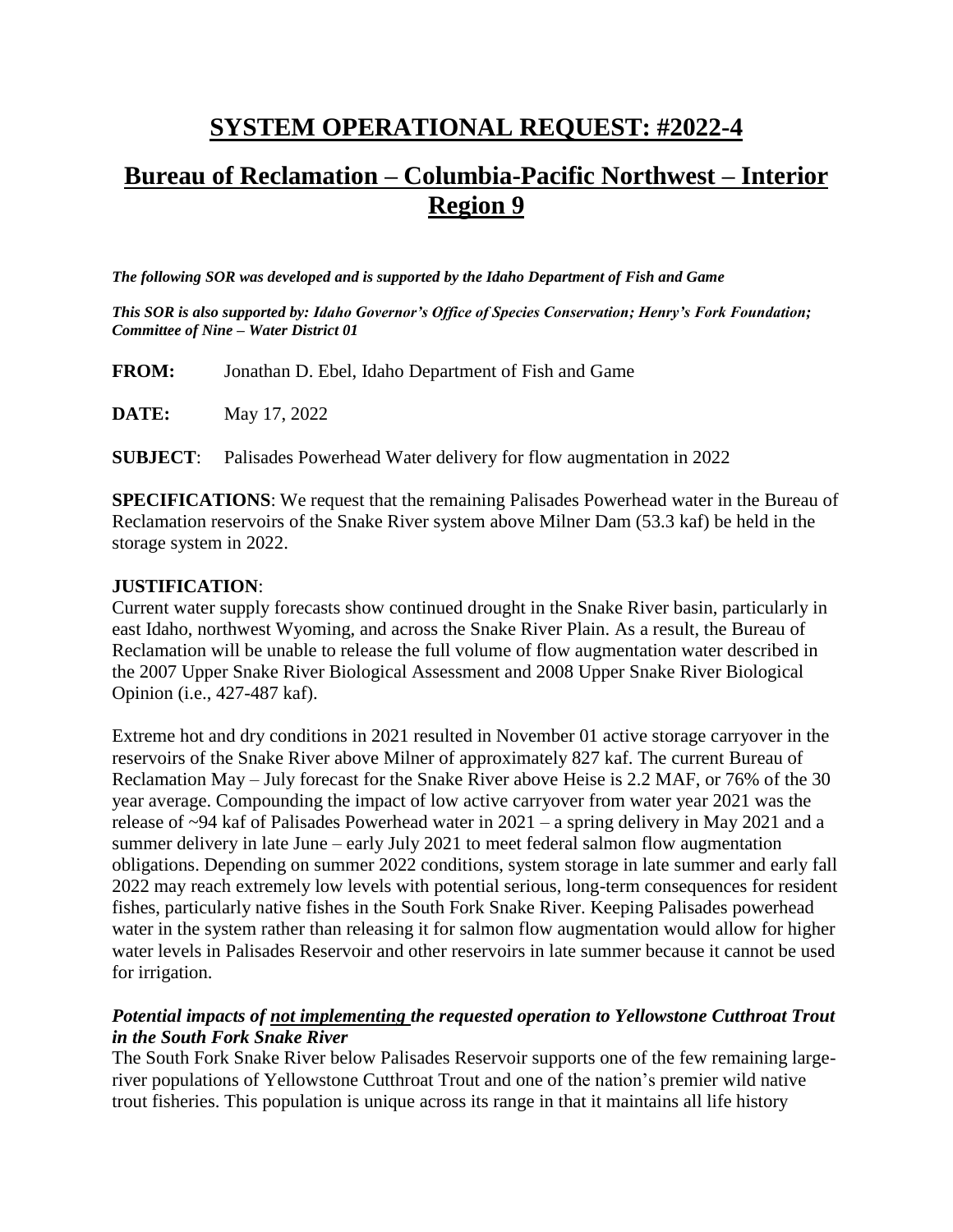strategies including mainstem spawners and residents, tributary residents, and tributary spawning individuals with extensive fluvial migrations. The Idaho Department of Fish and Game (IDFG) has monitored this population for years (Figure 1; P. Kennedy and B. High, *personal communication*; Oldemeyer and Van Kirk 2018; McCormick and High 2020) and conducted numerous management actions to reverse the long-term decline of this population following hydrologic alteration and Rainbow Trout invasion (Figure 1; P. Kennedy and B. High, IDFG, *personal communication*).

The low carryover in the upper Snake River after the 2021 water year combined with a another year of low water supply in 2022 threatens native Yellowstone Cutthroat Trout by increasing the probability of a high magnitude sediment mobilization event at Palisades Reservoir and consequent deposition in Yellowstone Cutthroat Trout habitats in the South Fork Snake River. As reservoir storage declines to zero, the inflowing water mobilizes fine sediments that have accumulated on the reservoir bottom and export those sediments to lotic habitats below the dam. Controlled reservoir flushing is an increasingly studied technique in some systems to manage sediment accumulation (Espa et al. 2019); however, such releases are intensely monitored and target high flow periods or use a nearby reservoir dilution release to minimize deposition in nearby stream reaches. In the present case of the South Fork Snake River, sediment mobilized as water deliveries decline in late summer and early fall would likely be deposited in both primary and margin stream channel habitats below Palisades Dam with no ability to mitigate in the near term.

High rates of sedimentation at low flows can alter geomorphic characteristics and functions of river ecosystems by reducing pool depth and causing fine sediment infiltration into existing gravels (e.g., Evans and Wilcox 2014) with consequences for biological functions. High sedimentation can reduce basal ecosystem productivity and organic matter processing (e.g., Macarelli et al. 2015), alter macroinvertebrate communities by decreasing abundance, species richness and evenness (e.g., Relyea et al 2012; Quadroni et al. 2016), and impact the availability of juvenile fish habitat (Griffith and Smith 1993; reviewed by Cunjak 1996). Griffith and Smith (1993) found that juvenile cutthroat trout density in the South Fork Snake River is dramatically lower in habitats with embedded substrate. These processes have long-term impacts on fish population carrying capacity by reducing suitable habitat and prey availability for resident trout.

Sedimentation events are difficult to reverse and are damaging to aquatic health and fisheries (Gamblin et al. 1993; Sepulveda et al. 2015). For example, the emptying of Island Park Reservoir during the 1992 drought resulted in 90,000 tons of sediment being released from Island Park Reservoir and deposited in the Henry's Fork (i.e., North Fork of the Snake River) through the well renowned river reaches of Box Canyon, Last Chance, and the Harriman State Park. Initial efforts to remove sediments largely failed (Gamblin et al. 1993) and sediment from that event is still present in some areas. Another catastrophic sediment release in Idaho occurred on the Lower Payette River in 2013 when the Bureau of Reclamation drafted Black Canyon Reservoir to 2440' to study the ability to increase hydropower production, which had severe impacts to habitats and fish populations both in the reservoir and downstream (Kozfkay and Ward 2013).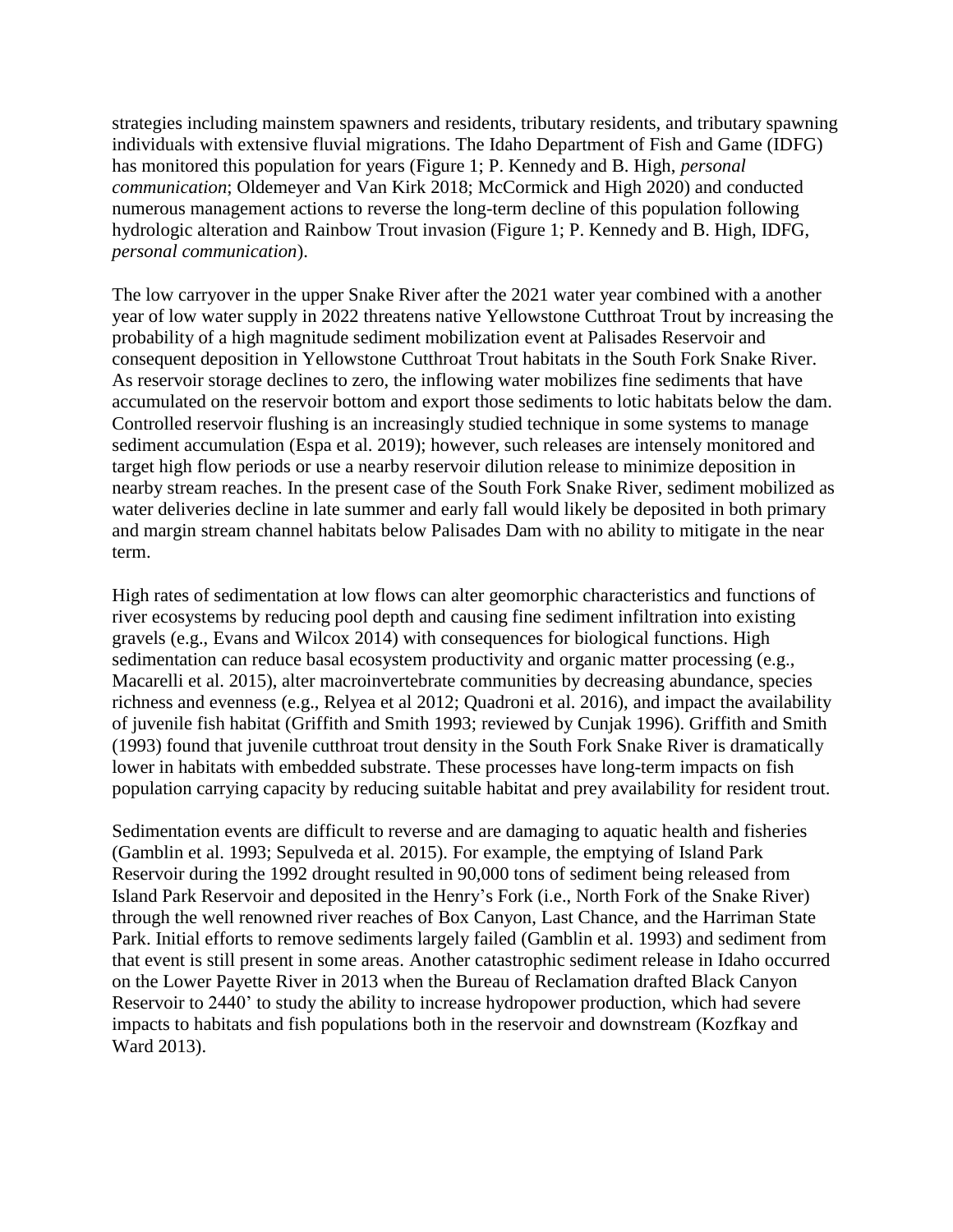Information from water quality sensors recently installed by the Henry's Fork Foundation at two sites in the South Fork Snake River suggest that drafting Palisades Reservoir to low levels may trigger a sediment mobilization event in 2022. Turbidity below Palisades Reservoir increased at the end of the summer 2021 as the reservoir reached its minimum volume (Figure 2) indicating that lower reservoir storage volumes could mobilize ecologically and socially significant amounts of sediment when the reservoir is drafted substantially lower than in 2021. Sediment deposition in the reach between Palisades Dam and the South Fork Canyon between September 14 and November 30 2021 was twofold higher than the same period in 2020, from 1094 tons to 2281 tons, which was deposited in late September and early October as flows declined to minimum discharge (Figure 3; Oldemeyer 2022).

The Oldemeyer (2022) analysis suggests that sediment mobilization in 2021 began at approximately 8% active storage capacity (Figure 4) or a forebay elevation of approximately 5513 feet. The bottom of active storage is at approximately 5498 feet and the top of dead storage is at 5452.4 feet.

The five lowest autumn period forebay elevations at Palisades Reservoir since the dam was completed in 1957 fell between 5499' – 5504 feet in years 1990, 2007, 1994, 1977, and 1960. These five years fall near the bottom of active storage at 5498 feet. Forebay elevation will be approximately 5467.5 (15 feet above dead storage; arrived at by linear interpolation) if all active storage in the entire upper Snake system is delivered *and* 53.3 kaf of Powerhead water remains in Palisades Reservoir. If Powerhead water is released for salmon flow augmentation, the Palisades forebay elevation could approach 5452 feet (i.e., dead storage). We do not know at what forebay elevation between 5452 and 5498 feet a catastrophic sedimentation event may occur.

Total system carryover above Milner Dam following water year 2022 may reach as low as 200- 400 kaf, which underscores the importance of maintaining the remaining Palisades Powerhead water in the storage system above Milner Dam. Beyond sedimentation effects, low carryover in Palisades and across the system will continue to impact fish recruitment in the South Fork Snake River winter 2022-2023 as winter discharge continues to be at or below the 900 cfs minimum advised by IDFG (Figure 5; Oldemeyer and Van Kirk 2018; Oldemeyer et al. 2017) regardless of sedimentation. Additionally, Palisades Powerhead water is the absolute last-to-fill account in the storage system and its release may extend the threat of serious impacts for years into the future under prolonged drought.

Keeping the remaining 53.3 kaf of Palisades Powerhead water stored in the upper Snake River system provides Idaho Department of Fish and Game more flexibility to work with water users to prevent or, at least, minimize the impacts of extreme low water levels in Palisades Reservoir to Yellowstone Cutthroat Trout habitat in the South Fork Snake River and optimize conditions in other areas of the upper Snake River in 2022 in a situation where system storage is low, but not zero.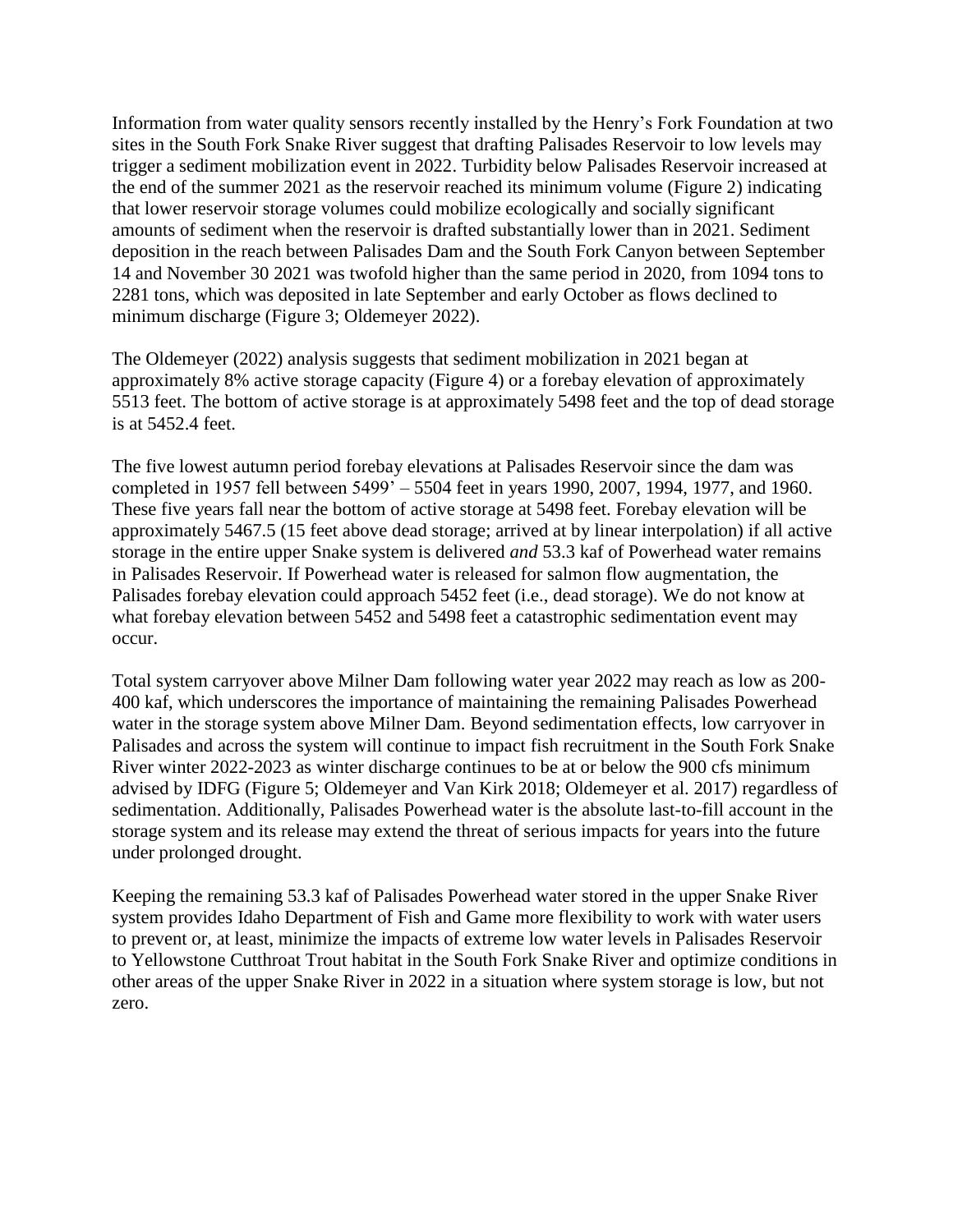### *Potential impacts of implementing the requested operation on ESA-listed anadromous fishes*

We acknowledge that keeping remaining Palisades Powerhead water in the storage system of the Snake River above Milner in 2022 will reduce flows in the lower Snake River to some extent with potential impacts on juvenile anadromous salmonid travel time. It is difficult to predict the exact decrease in discharge in the lower Snake River at any given time caused by keeping Palisades Powerhead in the storage system because of the re-regulation of federal salmon flow augmentation water by the Hells Canyon Complex (HCC). If we assume that the volume of physical water delivered to the HCC in the spring is incorporated into the refill curve of Brownlee Reservoir from the start of delivery to the completion of Brownlee Reservoir refill, then mean daily flow in the lower Snake River would be approximately 500-600 cfs higher than if the 53.3 kaf of remaining Palisades Powerhead was kept above Milner Dam. The impact of our request to fish travel time migrating during this period is real, but probably not measurable and difficult to reasonably estimate given that this volume of water translates to probably < 1% of total discharge at Lower Granite Dam for the remainder of the juvenile migration period in 2022.

This request will also decrease water available to guarantee a minimum discharge for the hatchery fall Chinook acclimation ponds at Pittsburg Landing on the Snake River below Hells Canyon Dam just prior to release given the current pump capability. Pumps at the facility require river discharges of 8000-8500cfs to adequately function. In 2021, the Bureau of Reclamation delivered a significant portion of federal flow augmentation water  $(\sim 200 \text{ kaf})$  to guarantee minimum flows sufficient to operate the facility until subyearling releases at the end of May. In 2022, remaining Palisades Powerhead water would be the only volume available to deliver during this period and is likely insufficient to support the facility by itself (Table 1). IDFG will work with other Snake Basin fishery co-managers to adapt to the low water situations whether or not Palisades Powerhead water is delivered or remains in the storage system above Milner Dam. Recent weather patterns have maintained inflow to Brownlee Reservoir that may be sufficient to achieve the minimum flow for this hatchery program.

#### *Conclusion*:

In 2022, we contend the benefits of ~53.3 kaf of Palisades Powerhead water have greater potential benefit to Yellowstone Cutthroat Trout and ecosystems in the upper Snake River if stored in the storage system above Milner Dam than the potential benefit to anadromous fishes below the Hells Canyon Complex if the volume were delivered for salmon flow augmentation.

#### **REFERENCES**:

Cunjak, R. A. 1996. Winter Habitat of selected stream fishes and potential impacts from land-use activity. Canadian Journal of Fisheries and Aquatic Sciences 53:267-282.

Espa, P., G. Crosa, G. Gentili, S. Quadroni, and G. Petts. 2015. Downstream ecological impacts of controlled sediment flushing in an Alpine valley river: a case study. River Research and Applications 31:931–942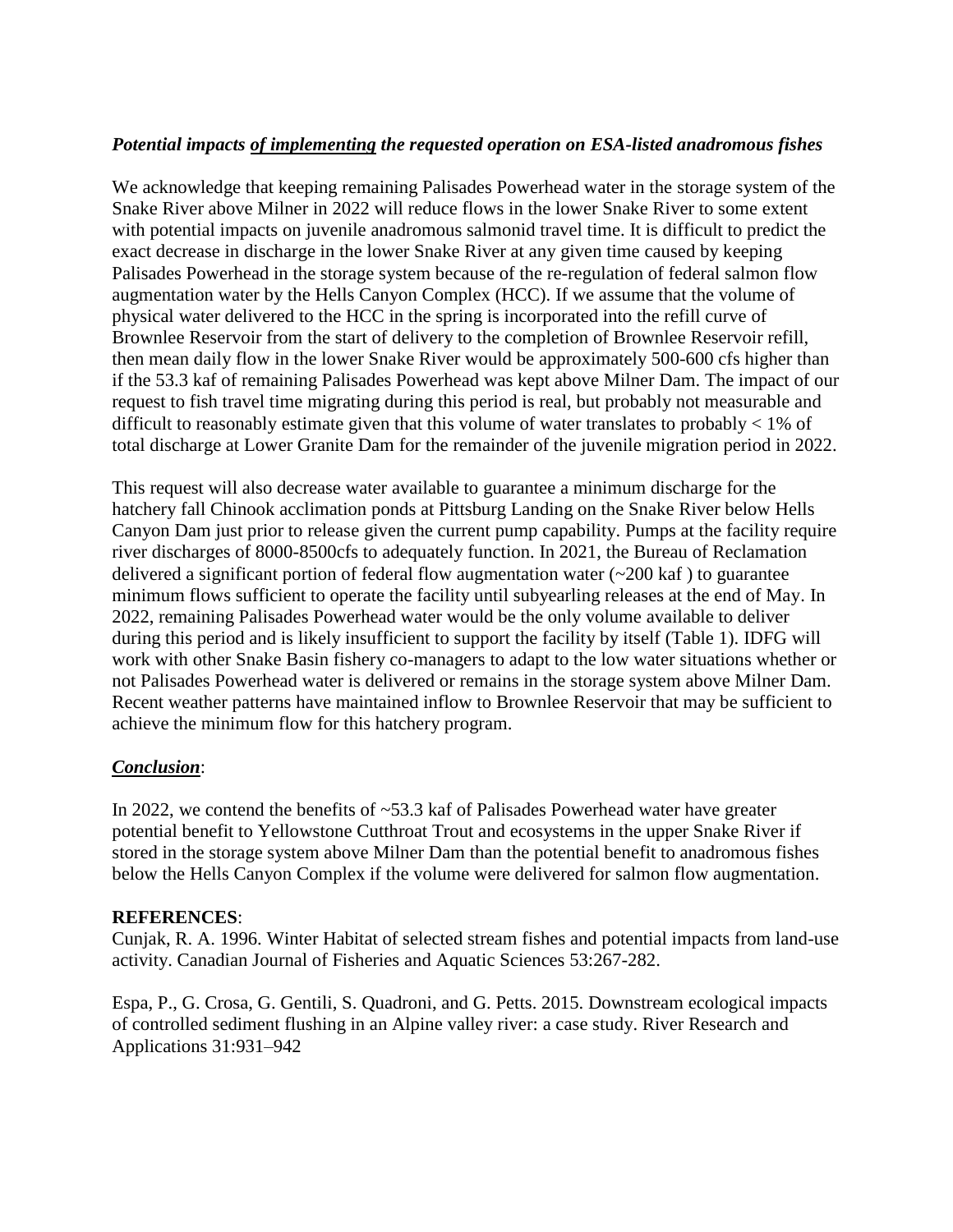Evans, E. and A. C. Wilcox. 2014. Fine sediment infiltration dynamics in a gravel-bed river following a sediment pulse. River Research and Applications 30:372–384

Gamblin, M., T. J. Herron, B. A. Rich, and W. C. Schrader. 1993. Regional Fisheries Management Investigations: Upper Snake Region (Subprojects I-A, II-A, III-A, IV-A). [https://collaboration.idfg.idaho.gov/FisheriesTechnicalReports/Mgt02-](https://collaboration.idfg.idaho.gov/FisheriesTechnicalReports/Mgt02-44Gamblin1994%20Regional%20Fisheries%20Management%20Investigations%20Upper%20Snake%20Region.pdf) [44Gamblin1994%20Regional%20Fisheries%20Management%20Investigations%20Upper%20S](https://collaboration.idfg.idaho.gov/FisheriesTechnicalReports/Mgt02-44Gamblin1994%20Regional%20Fisheries%20Management%20Investigations%20Upper%20Snake%20Region.pdf) [nake%20Region.pdf](https://collaboration.idfg.idaho.gov/FisheriesTechnicalReports/Mgt02-44Gamblin1994%20Regional%20Fisheries%20Management%20Investigations%20Upper%20Snake%20Region.pdf)

Griffith, J. S. and R. W. Smith. 1993. Use of winter concealment cover by juvenile cutthroat and brown trout in the South Fork of the Snake River, Idaho. North American Journal of Fisheries Management 13: 823-830.

Kozfkay, J. and R. Ward. 2013. A mitigation plan for fish, wildlife, and habitat losses incurred due to additional hydroelectric power development at Black Canyon Dam, Idaho. Idaho Department of Fish and Game. Boise, ID. 16pp.

Marcarelli, A. M., C. J. Huckins, S. L. Eggert. 2015. Sand aggradation alters biofilm standing crop and metabolism in a low-gradient Lake Superior tributary. Journal of Great Lakes Research 41:1052-1059.

McCormick, J. L. and B. High. 2020. Using an integrated population model to evaluate Yellowstone cutthroat trout responses to management actions. Transactions of the American Fisheries Society 149:135-146.

Oldemeyer, B. 2022. Understanding the relationship between Palisades Reservoir storage capacity and late summer through early fall sediment mobilization in the South Fork Snake River. Presented at the Idaho Water Quality Workshop, March 16-17, 2022, Boise, Idaho.

Oldemeyer, B. and R. Van Kirk. 2018. Analysis of relationships between streamflow and trout populations on the South Fork Snake River. Report to the Idaho Department of Fish and Game, 01 October 2018.

Oldemeyer, B., Flinders, J., C. Morrisett, and R. Van Kirk. 2017. Long-term effectiveness of flow management and fish passage on the Henrys Fork Rainbow Trout population. Wild [Trout](https://www.wildtroutsymposium.com/wildTroutXII.php) XII [Symposium](https://www.wildtroutsymposium.com/wildTroutXII.php) Proceedings. (Editor-reviewed publication).

Quadroni, S., M. L. Brignoli, G. Crosa, G. Gentili, F. Salmaso, S. Zaccara, P. Espa. 2016. Effects of sediment flushing from a small alpine reservoir on downstream aquatic fauna. Ecohydrology 9:1297-1288.

Relyea C. D., G. W. Minshall, and R. J. Danehy. 2012. Development and validation of an aquatic fine sediment biotic index. Environmental Management 49:242-252.

Sepulveda, A. J., M. Layhee, Z. A. Sutphin, and J. D. Sechrish. 2015. Evaluation of a fine sediment removal tool in spring-fed and snowmelt driven streams. Ecological Restoration 33:303-315.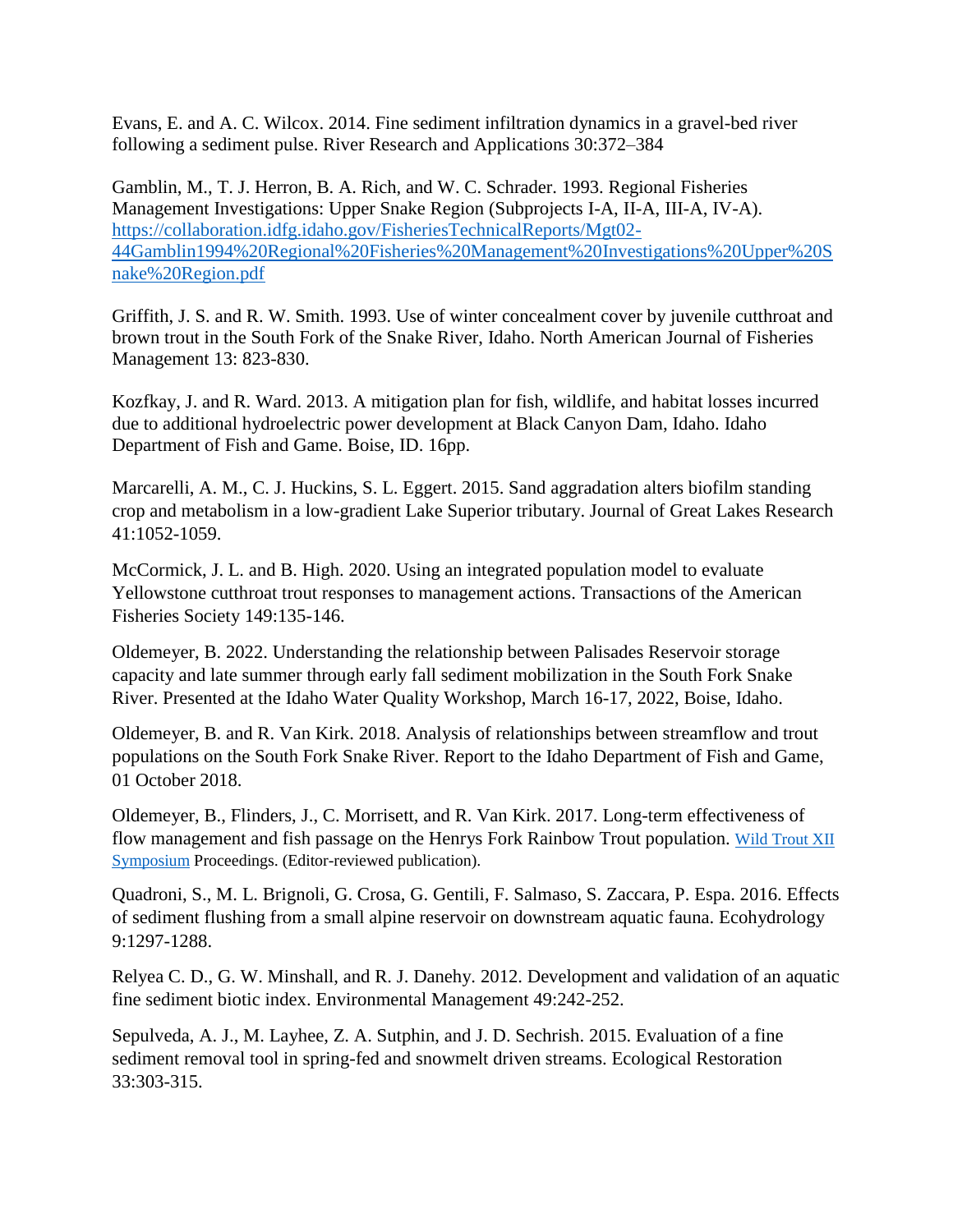

Figure 1. Yellowstone cutthroat trout (YCT; yellow) and rainbow trout (RBT; red) abundance in the Conant index reach of the South Fork Snake River (P. Kennedy, IDFG Regional Fish Biologist).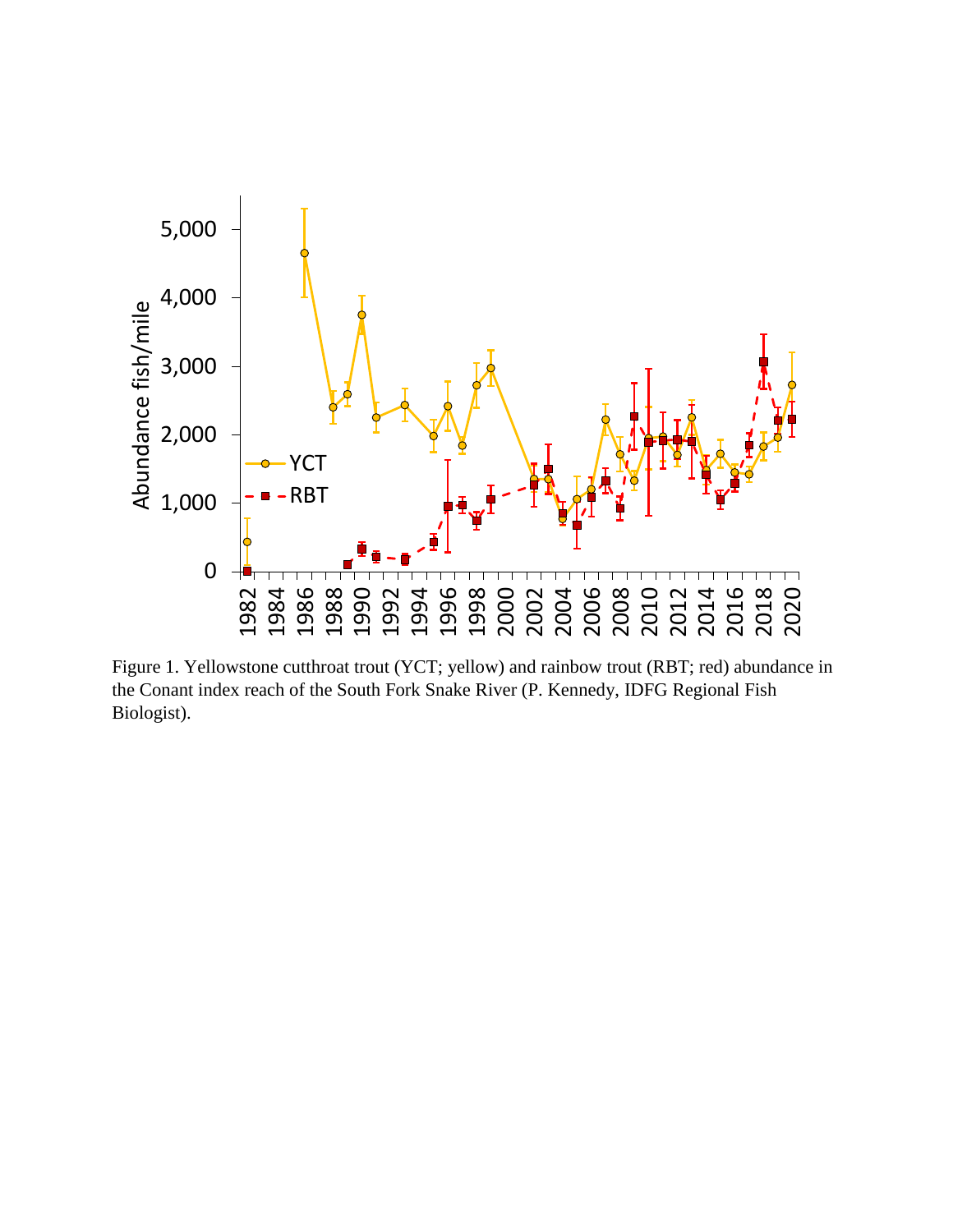

Figure 2. Turbidity of the South Fork Snake River near Palisades Creek. Data and graphic accessed through the Henry's Fork Foundation and found at [https://henrysforkdata.shinyapps.io/scientific\\_website/.](https://henrysforkdata.shinyapps.io/scientific_website/)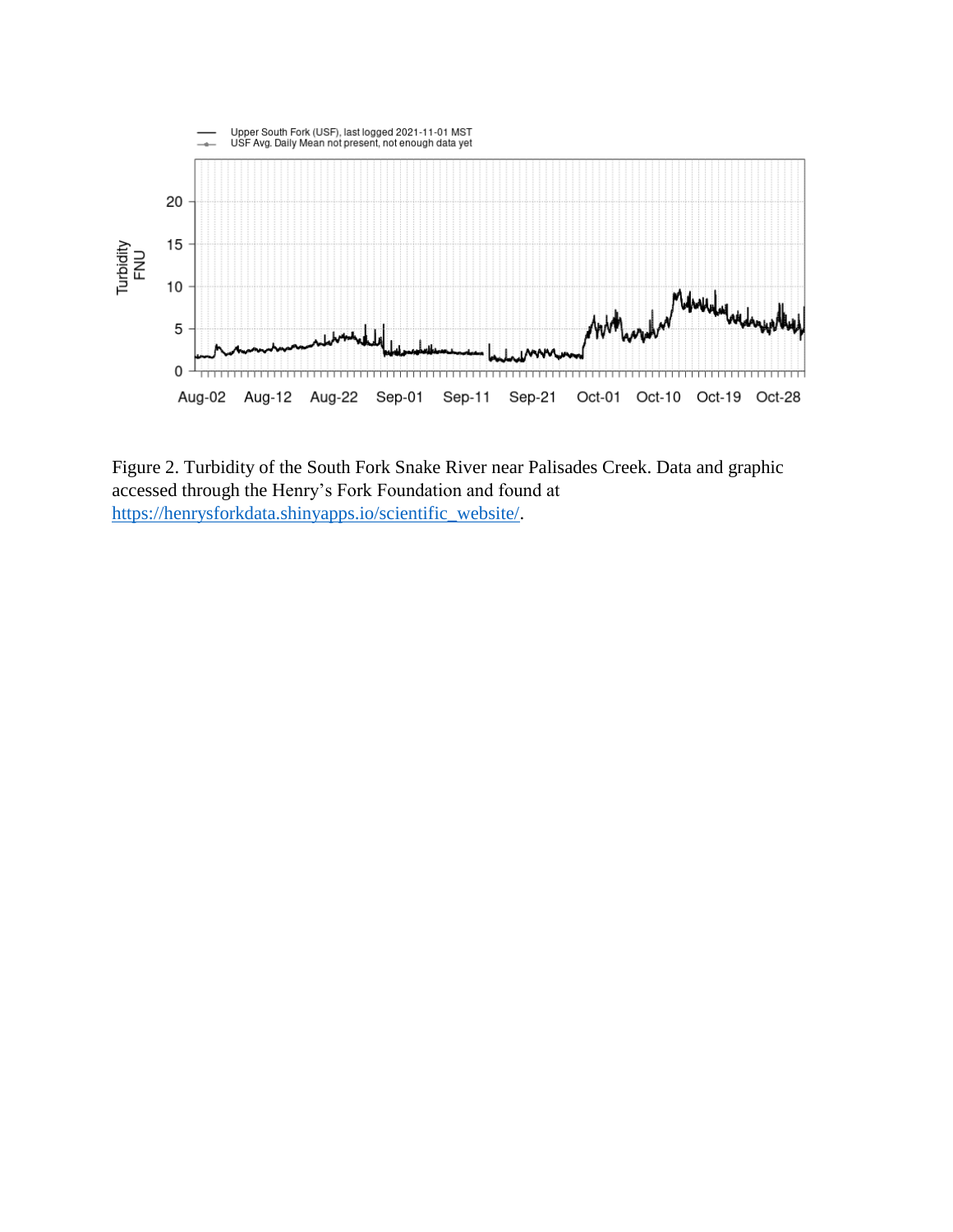

Sediment transport between USF and CSF reach, 2021

Figure 3. Sediment deposition in the South Fork of the Snake River during late summer and fall 2021 (Oldemeyer 2022).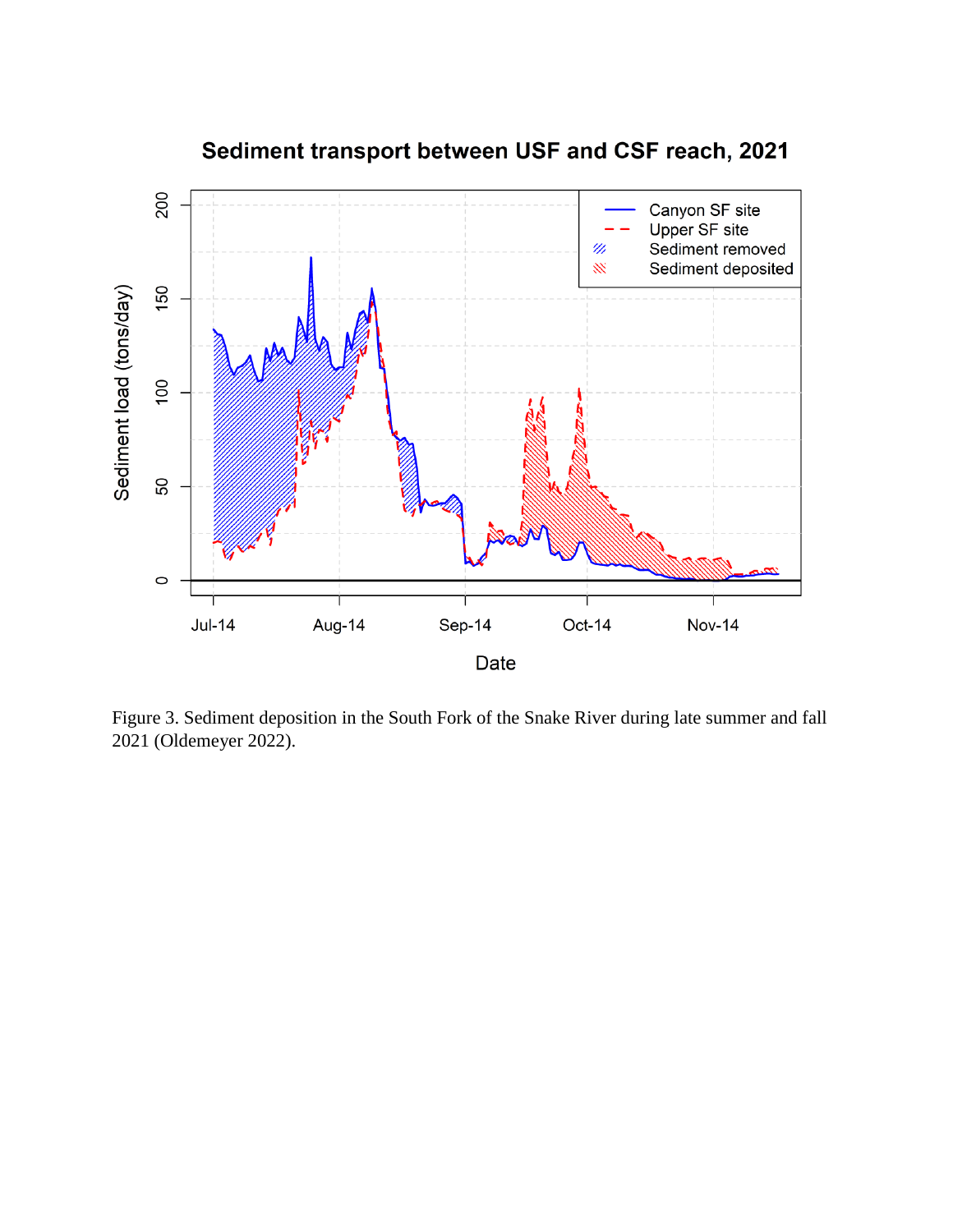

Figure 4. Relationship between sediment concentration at the upper South Fork monitoring site (USF) near Palisades Creek and reservoir active storage in Palisades Reservoir suggesting that sediment mobilization begins at approximately 8% active storage capacity (Oldemeyer 2022).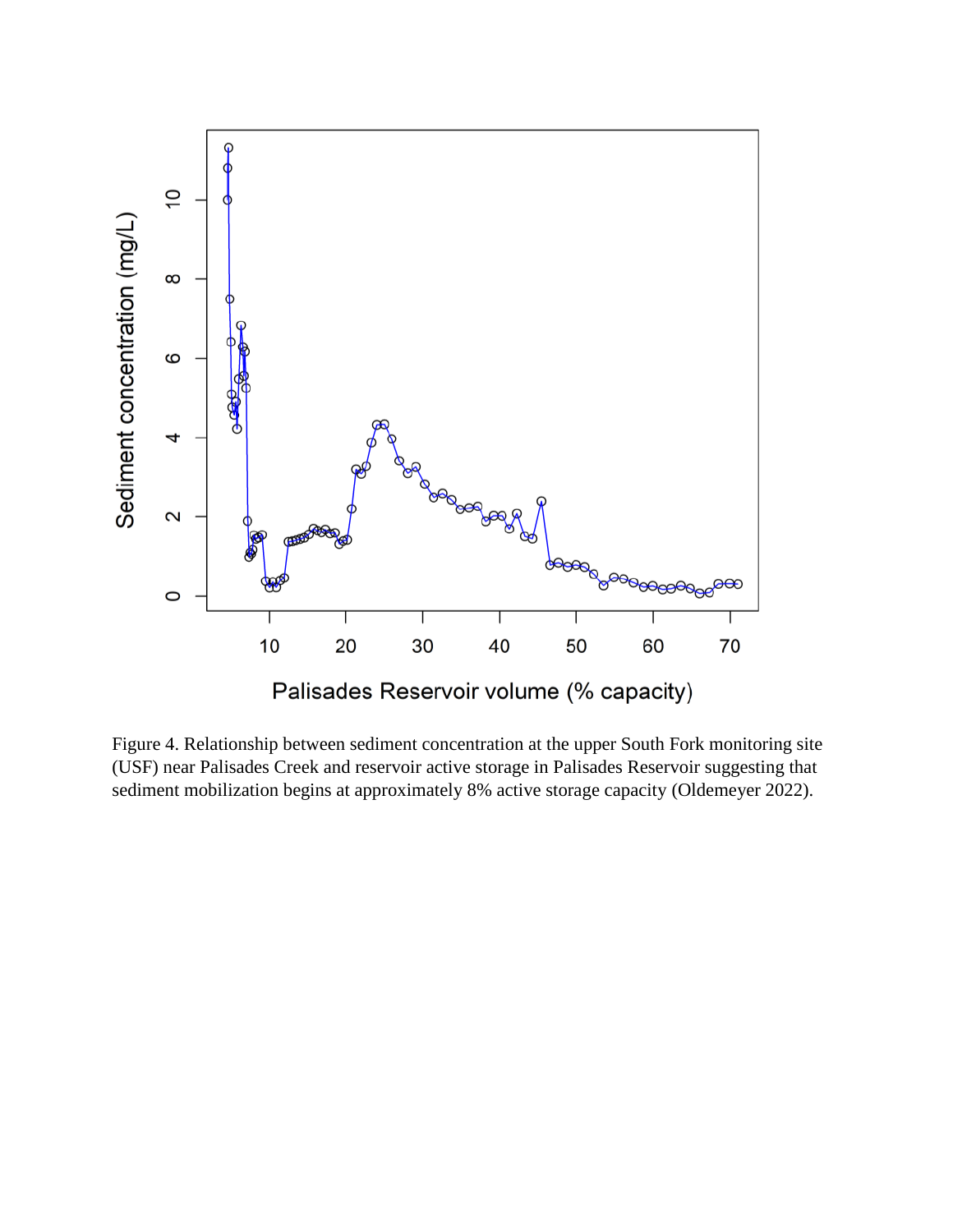

Figure 5. Age-1 recruitment of resident salmonids relative to mean winter discharge in the South Fork Snake River (figure from Oldemeyer and Van Kirk 2018).